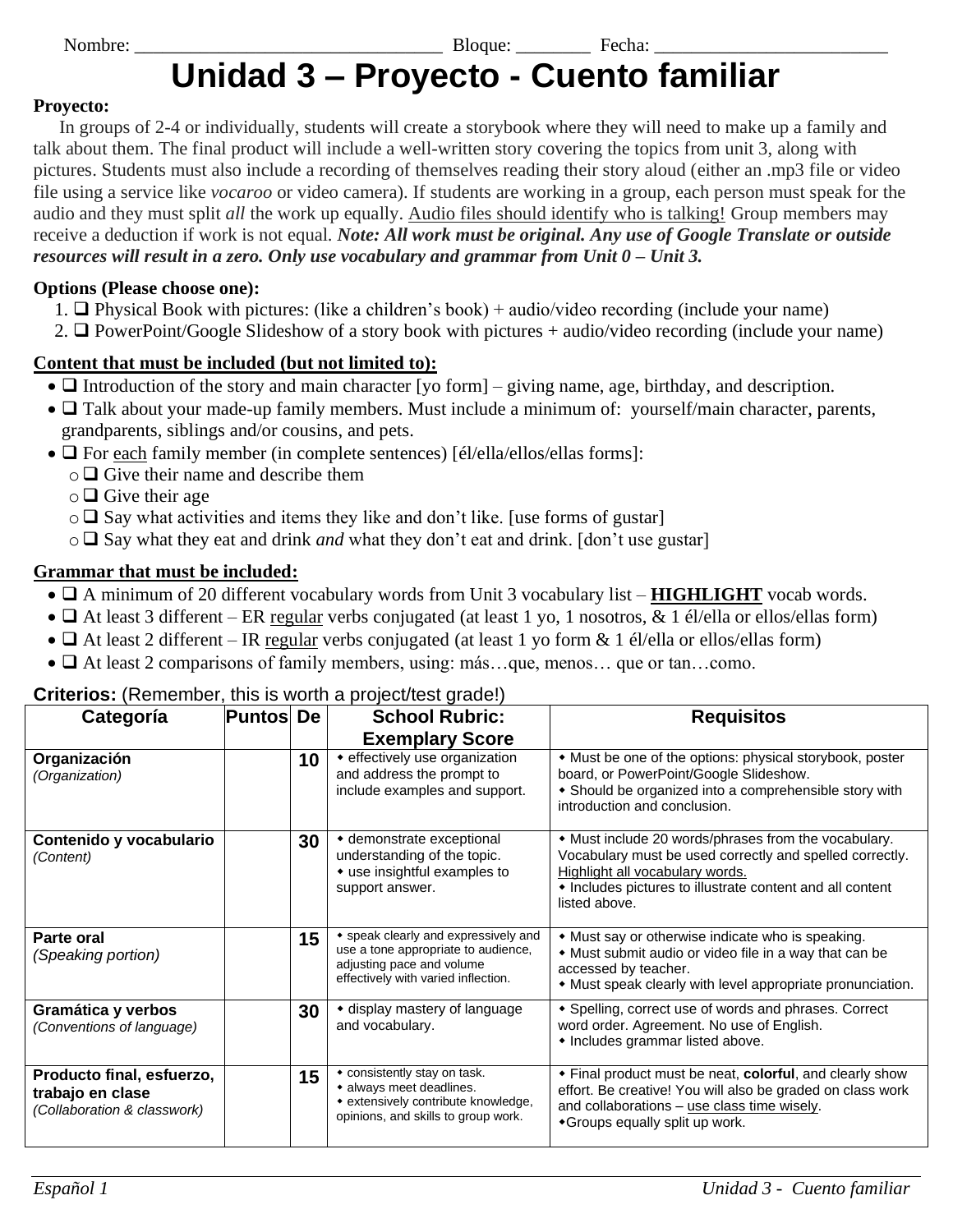Nombre: \_\_\_\_\_\_\_\_\_\_\_\_\_\_\_\_\_\_\_\_\_\_\_\_\_\_\_\_\_\_\_\_\_\_\_\_\_ Bloque: \_\_\_\_\_\_\_ Fecha: \_\_\_\_\_\_\_\_\_\_\_\_\_\_\_\_\_\_\_\_\_\_\_\_\_\_\_

# **Story Map**

# **Story Outline**

#### **Introduction Page:**

Introduce your story and your family. Ideas: Where does your family live? Is your family big or small? What are some activities you do as a family (nosotros form of -er/-ir verbs)? What are some activities that some people in your family do (ellos form – use -er/-ir verbs)?

\_\_\_\_\_\_\_\_\_\_\_\_\_\_\_\_\_\_\_\_\_\_\_\_\_\_\_\_\_\_\_\_\_\_\_\_\_\_\_\_\_\_\_\_\_\_\_\_\_\_\_\_\_\_\_\_\_\_\_\_\_\_\_\_\_\_\_\_\_\_\_\_\_\_\_\_\_\_\_\_\_\_\_\_\_\_\_\_

\_\_\_\_\_\_\_\_\_\_\_\_\_\_\_\_\_\_\_\_\_\_\_\_\_\_\_\_\_\_\_\_\_\_\_\_\_\_\_\_\_\_\_\_\_\_\_\_\_\_\_\_\_\_\_\_\_\_\_\_\_\_\_\_\_\_\_\_\_\_\_\_\_\_\_\_\_\_\_\_\_\_\_\_\_\_\_\_

### **Main Character:** *(Describe this person in the YO form)*

**1.** Name \_\_\_\_\_\_\_\_\_\_\_\_\_\_\_\_\_\_\_\_\_\_\_\_\_\_\_\_\_\_\_\_\_\_

| 9. -ER/-IR verbs (yo or nosotros forms) |
|-----------------------------------------|

# **Side Characters:** *(For each family member describe using él/ella form or ellos as a group)*

Must have at least: parents, grandparents, siblings and/or cousins, and pets.

| <b>2.</b> Age<br><b>3. Physical Looks</b> | 1. Name        |  |
|-------------------------------------------|----------------|--|
|                                           |                |  |
|                                           |                |  |
|                                           | 4. Personality |  |

**5.** Activities/Items they like \_\_\_\_\_\_\_\_\_\_\_\_\_\_\_\_\_\_\_\_\_\_\_\_\_\_\_\_\_\_\_\_\_\_\_\_\_\_\_\_\_\_\_\_\_\_\_\_\_\_\_\_\_\_\_\_\_\_\_\_\_\_

**6.** Activities/Items they don't like **Example 20** and the set of the set of the set of the set of the set of the set of the set of the set of the set of the set of the set of the set of the set of the set of the set of th

**7.** What you eat and drink (not gustar) **DETENAL SET ASSESS** 

**8.** What you don't eat and drink (not gustar) \_\_\_\_\_\_\_\_\_\_\_\_\_\_\_\_\_\_\_\_\_\_\_\_\_\_\_\_\_\_\_\_\_\_

**9.** -ER/-IR verbs (él, ella, ellos, ellas forms)

# **Conclusion Page:**

Compare your family members using más que, menos que, or tan/tanto como (at least 2 comparisons). Make sure you included all your vocabulary and required grammar topics (especially the -ER/-IR verb forms on required list!). Suggestion to add any missing nosotros/yo/él/ella verbs here. Then conclude your story.

\_\_\_\_\_\_\_\_\_\_\_\_\_\_\_\_\_\_\_\_\_\_\_\_\_\_\_\_\_\_\_\_\_\_\_\_\_\_\_\_\_\_\_\_\_\_\_\_\_\_\_\_\_\_\_\_\_\_\_\_\_\_\_\_\_\_\_\_\_\_\_\_\_\_\_\_\_\_\_\_\_\_\_\_\_\_\_\_

\_\_\_\_\_\_\_\_\_\_\_\_\_\_\_\_\_\_\_\_\_\_\_\_\_\_\_\_\_\_\_\_\_\_\_\_\_\_\_\_\_\_\_\_\_\_\_\_\_\_\_\_\_\_\_\_\_\_\_\_\_\_\_\_\_\_\_\_\_\_\_\_\_\_\_\_\_\_\_\_\_\_\_\_\_\_\_\_